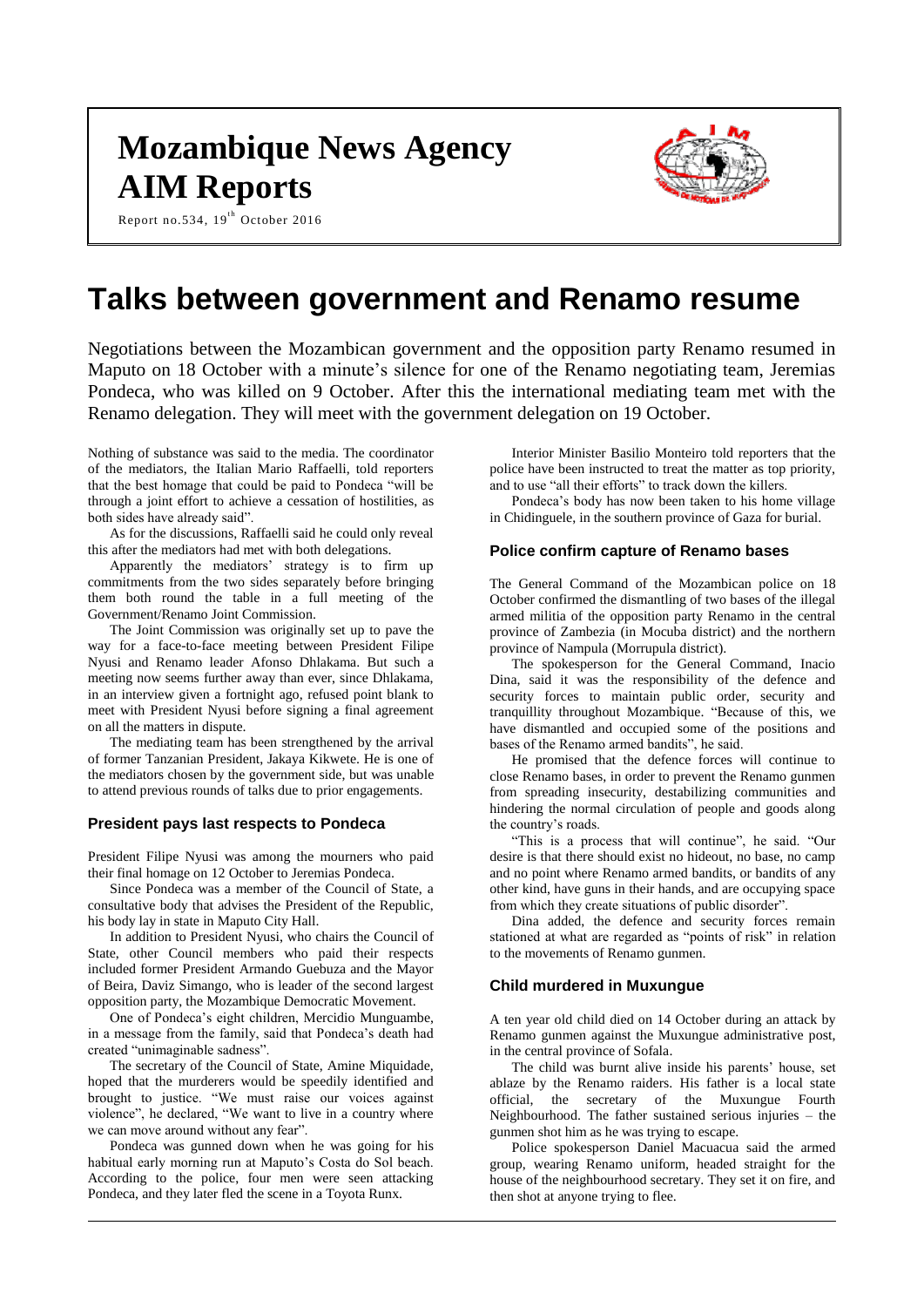# **Prime Minister states Samora was murdered**

Prime Minister Carlos Agostinho do Rosario on 17 October declared that the government remains convinced that the country's first President, Samora Machel, was "murdered by the enemy of self-determination" – a clear reference to the now defunct apartheid regime.

Rosario, representing President Filipe Nyusi, was speaking at a ceremony to mark the 30th anniversary of Machel's death, held at Mbuzini, in the South African province of Mpumulanga, where the plane carrying Machel back from a summit in Zambia crashed on 19 October 1986.

Accompanied by South African Deputy President Cyril Ramaphosa, by Machel's widow Graca and their children, by some of the nine survivors of the crash, and by relatives of the 34 others who died, Rosario laid a wreath at the monument built on the crash site.

The monument consists of 35 steel tubes, one for each of the victims of the crash. They are reddish, symbolising the blood shed at Mbuzini, and the wind blowing through the tubes creates a mournful sound. Parts of the wreckage of the plane have been incorporated into the monument.

The plane was off course when it crashed, and it is widely believed that the apartheid military used a decoy navigational beacon, broadcasting on the same frequency as the Maputo airport beacon, to lure the plane away from its correct flight path. The evidence is not conclusive as the apartheid regime shut down the inquiry into the cause of the disaster, rather than investigate the source of the beacon.

Rosario said, "we Mozambicans express our belief that the truth about the barbaric assassination of Samora Machel will one day be known. For Mozambique the outcome of the dossier on the death of Samora Machel remains a national priority and a patriotic imperative".

Rosario thanked the South African government for its efforts to discover the causes of the crash, and reiterated that Mozambique will continue to work "so that the circumstances of the disaster which claimed the lives of our President and of his delegation may be explained".

He also thanked his South African hosts for the construction of the Mbuzini monument and for declaring it part of South Africa's national heritage, as a reminder "of the sacrifice and of the blood spilled by Mozambican and South African nationalists for independence, peace and equality".

#### **New Mineral Resources minister appointed**

President Filipe Nyusi on 17 October appointed Leticia Klemens Minister of Mineral Resources and Energy. She replaces Pedro Couto, who left the job in late September, when he was appointed chairperson of the Board of Directors of Hidroelectrica de Cahora Bassa (HCB), which operates the Cahora Bassa dam on the Zambezi.

At the time of her appointment, Klemens was chairperson of the general meeting of the country's largest commercial bank, the Millennium-BIM. She has also been secretary of the general meeting of the country's main employers' body, the Confederation of Mozambican Business Associations (CTA), and chairperson of the Association of Mozambican Businesswomen. She is deputy chair of the labour policy department of the CTA, and in this capacity sits on the Labour Consultative Commission (CCT), the tripartite negotiating forum between the government, the employers and the trade unions. Klemens is also chairperson of the Mozambican Association of Employment Agencies, and ambassador in Mozambique for the US State Department's African Women's Entrepreneurship Programme (AWEP).

# **Kenmare reports record production**

The Irish company Kenmare Resources, which operates the titanium minerals dredge mine at Moma, in the northern province of Nampula, has reported healthy production in the third quarter of 2016, and a decline in operating costs.

According to Kenmare, the production between July and September was a record and "Moma is on track to achieve record finished product output for the full year".

The mine produces ilmenite (titanium iron oxide), rutile (titanium dioxide) and zircon (zirconium silicate). Its ilmenite production in the third quarter was 243,500 tonnes, 12 per cent higher than the previous quarter, while zircon production increased by 48 per cent to 19,700 tonnes.

The total shipment of finished products in the quarter was 280,800 tonnes, which compares with 190,000 tonnes in the third quarter of 2015.

The main consumer of ilmenite is China and the ilmenite price in China has risen by 70 per cent so far this year, while the mine's cash operating costs per tonne trended downwards over the quarter.

Kenmare's managing director Michael Cargill commented that the record output of finished product in the third quarter demonstrated the benefits of a stable power supply to the mine and of the increased mining of higher grades of ore. He believed that Kenmare "is well positioned to benefit from increasingly favourable operational and market dynamics in 2017".

In addition, Kenmare has reached agreement with the local community on mining the area known as Monte Filipe in the coming months. This is a sensitive issue, since the area is regarded as sacred – but objections seem to have been overcome with the promise to hold a traditional ceremony in order to ratify the agreement with the community.

#### **French company awarded survey contract**

The National Petroleum Institute (INP) has announced that it has signed a contract with French company CGG for the collection of seismic data in three regions, two of which are offshore. The contract involves the collection of 2D data covering 6,550 square kilometres in the Rovuma Basin off the coast of the northern province of Cabo Delgado. In addition, a 3D survey will be carried out covering 40,000 square kilometres in the Zambezi Delta.

According to INP, the programme will involve collecting geological data in the three regions to provide participating hydrocarbon companies with an in-depth knowledge of the existing potential.

Meanwhile, South African petrochemicals giant Sasol has announced that it has concluded its programme to collect 3D seismic data covering 115 square kilometres at its onshore Inhassoro field, in the southern province of Inhambane.

#### **Police arrest machete gang in Nampula**

The police on 7 October arrested a gang of three members in the northern city of Nampula, who had specialized in robbing houses and terrifying their victims with sharp implements such as machetes.

Police spokesperson Zacarias Nacute said the arrests followed a tip-off. "The police had been receiving denunciations about this group which the local people call 'nacatana' (from the Portuguese word for a machete)", said Nacute. "We took measures, and we succeeded in arresting this group of people who spent their time robbing homes using the threat of machetes".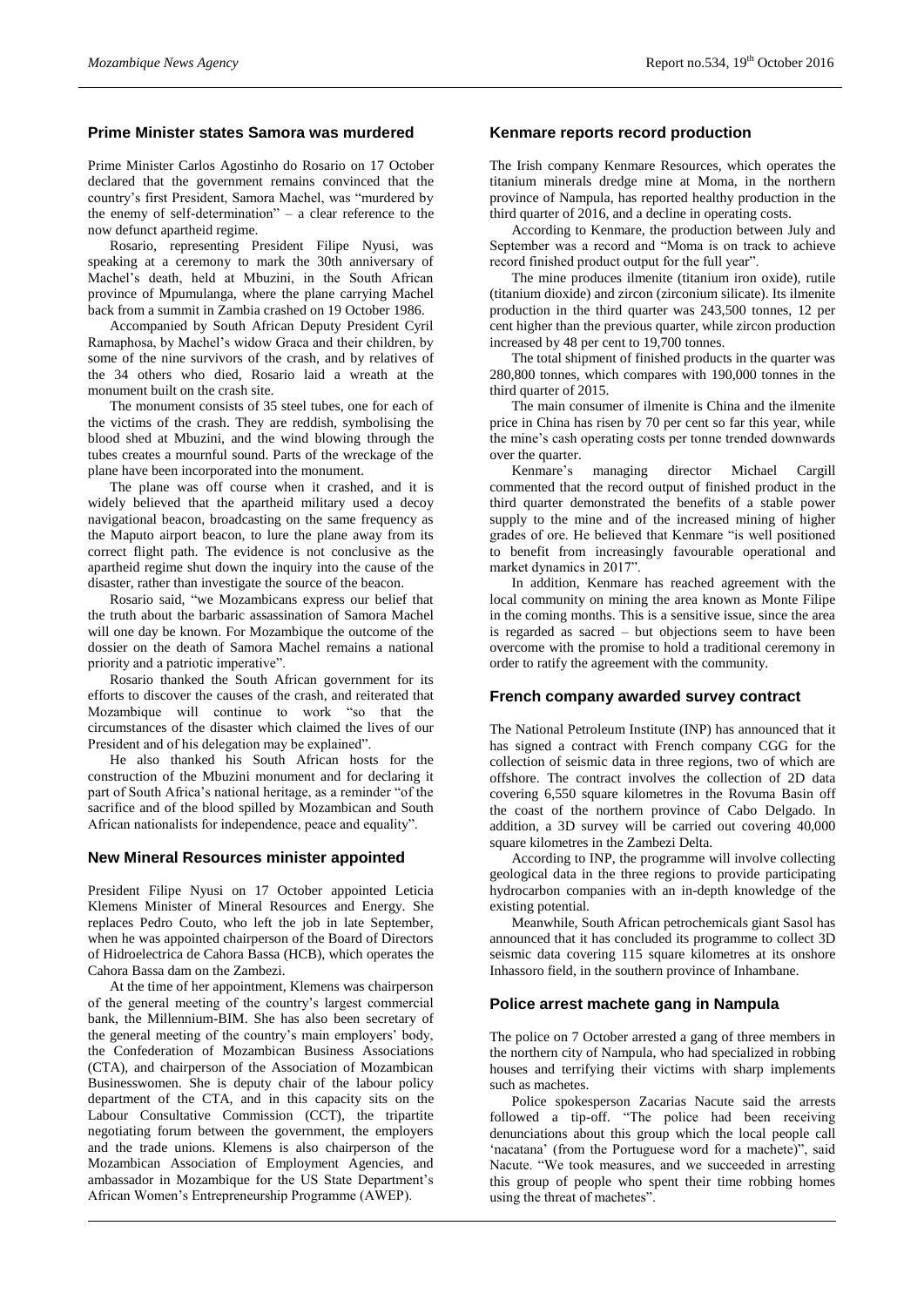# **Extensionists trained in fruit production**

The Mozambican government's Agricultural Development Fund (FDA) has begun training fifty extensionists from the southern provinces of Maputo, Gaza, and Inhambane in techniques for the production and management of fruit such as orange and lychee.

The training is being carried out in partnership with the government's Agricultural Research Institute (IIAM). It will give the extensionists knowledge of improved practices and innovations for the establishment of orchards, management of irrigation, and the identification of pests and diseases and their respective methods of control and prevention.

During the two-week training course, the extensionists will also learn more about the production, processing, and storage of fruit, to facilitate access to the national and international market.

The initiative is part of the national programme launched in 2011 to encourage small and medium-sized farmers to increase fruit production. Between 2011 and 2015, the Agricultural Development Fund distributed 204,582 seedlings of mango, orange, pineapple, lychee to fruit producers in the provinces of Maputo, Gaza, Inhambane, Sofala, Zambezia, Tete, Nampula, Cabo Delgado and Niassa.

# **Magistrates receive training on biodiversity protection**

About thirty magistrates are receiving training relating to the application of the law on conservation and the legal procedures to combat commercial poaching and the illegal trade in the country's flora and fauna.

The two-week course in Maputo is organised by the WorldWide Fund for Nature (WWF) in partnership with the attorney general and aims to equip the magistrates with an understanding of the best way to implement the law.

Speaking at the opening of the course, Assistant Attorney-General Angelo Matusse called on those attending the event to take account of the seriousness of the issue given the importance of conserving national biodiversity.

He stressed, "this training is not a trivial exercise … and whose result will not end up as just a report. Our expectation is that this training will serve as a launchpad for a relentless offensive against these crimes".

The director of WWF Mozambique, Anabela Rodrigues, said that the organisers saw the need to train staff in the judiciary for a more effective and efficient implementation of the law on conservation.

She added, "a country that can take care of its fauna in an effective manner is a country that proves that it is organised, that proves that there is order in the country, because it is able to prevent its borders from being vulnerable to criminal gangs".

Earlier this month, Vietnamese customs in the port of Ho Chi Minh City seized about two tonnes of ivory hidden in a shipment of timber from Mozambique.

Despite the authorities seizing the ivory, the two countries have been threatened with trade sanctions if they do not take action against the illegal trade in endangered species (specifically rhino horn). The 17th meeting of the Conference of the Parties to the Convention on International Trade in Endangered Species (CITES) in Johannesburg agreed to send a mission to Mozambique and Vietnam to assess the situation on the ground as key countries implicated in rhino trafficking. Based on the results of those missions, there may be a recommendation for trade sanctions if significant progress is not made.

# **President calls for diversification**

President Filipe Nyusi on 14 October stressed the determination of his government to build a more diversified and robust economy which, even in the face of external shocks, can stand firm on the path of structural transformation.

The President was speaking in Maputo at the opening of the Fourth Edition of the International Tourism Fair entitled "Discover Mozambique", which he described as "an essential display of the tourist potential the country offers and the blossoming of new opportunities".

The indicators currently available on the number of tourists visiting the country, President Nyusi said, are far from corresponding to Mozambique's potential.

He believed tourism is "a strategic economic activity can create jobs, generate revenue, and raise taxes through the rational use of limited natural resources".

The President called on tourism companies to develop cultural tourism, which would promote the country's artistic and historical heritage. He also insisted on sustainability and conservation. Tourism, he said, must take into consideration environmental aspects, including the conservation of biodiversity and of the variety of landscapes that Mozambique offers.

#### **Prominent businessman shot in Maputo**

Unknown assailants on 14 October shot and seriously injured prominent businessman Omar Faruk Ayoob, owner of the Ayoob Comercial group, on Kenneth Kaunda Avenue in central Maputo. Ayoob was gunned down in front of the United States embassy. Eye-witnesses said the criminals who shot Ayoob were in a Toyota Conquest with South African number plates. At least five shots were fired, one of which hit a car parked near the embassy. Ayoob was rushed to the nearby Sommerschield private clinic, where he underwent intensive medical treatment.

Ayoob is the brother of Momad Khalib Ayoob who was murdered in April 2012 outside a Maputo mosque. The family's misfortunes did not end there. Khalib Ayoob's widow, Reyma Ayoob was kidnapped in October 2014, and spent 22 days in captivity before she was released on payment of a ransom.

Reyma Ayoob was the third member of the family to be kidnapped since her husband's assassination. In August 2012, Ayoob's 17 year old niece, Hina Farouk Ayoob, was abducted, and in April 2014, one of his sons, Bilal Ayoob, was kidnapped. He was held captive for 10 days, and was only released when the family paid an unspecified ransom.

The wealth of this family was publicly exposed when Khalib Ayoob was arrested at Matsapha airport in Swaziland in December 2010 in possession of about US\$ 2.7 million in banknotes, which he had failed to declare. He had exported the money illegally from Mozambique and said he was taking it to Dubai. The money was confiscated by the Swazi authorities. A court case in Swaziland against Ayoob was brought to an abrupt end by his death.

The Ayoob family owns several companies, some of which were extremely shady. One of the Ayoob companies, Niza Lda, achieved notoriety in 2010 when the Tax Authority ordered the public sale of its goods to pay off a debt of 276 million meticais (about \$7.9 million, at the exchange rate of the time) to the mobile phone company M-Cel.

Niza had been an authorised vendor of M-Cel pre-paid phone cards, but its cheques to M-Cel bounced.